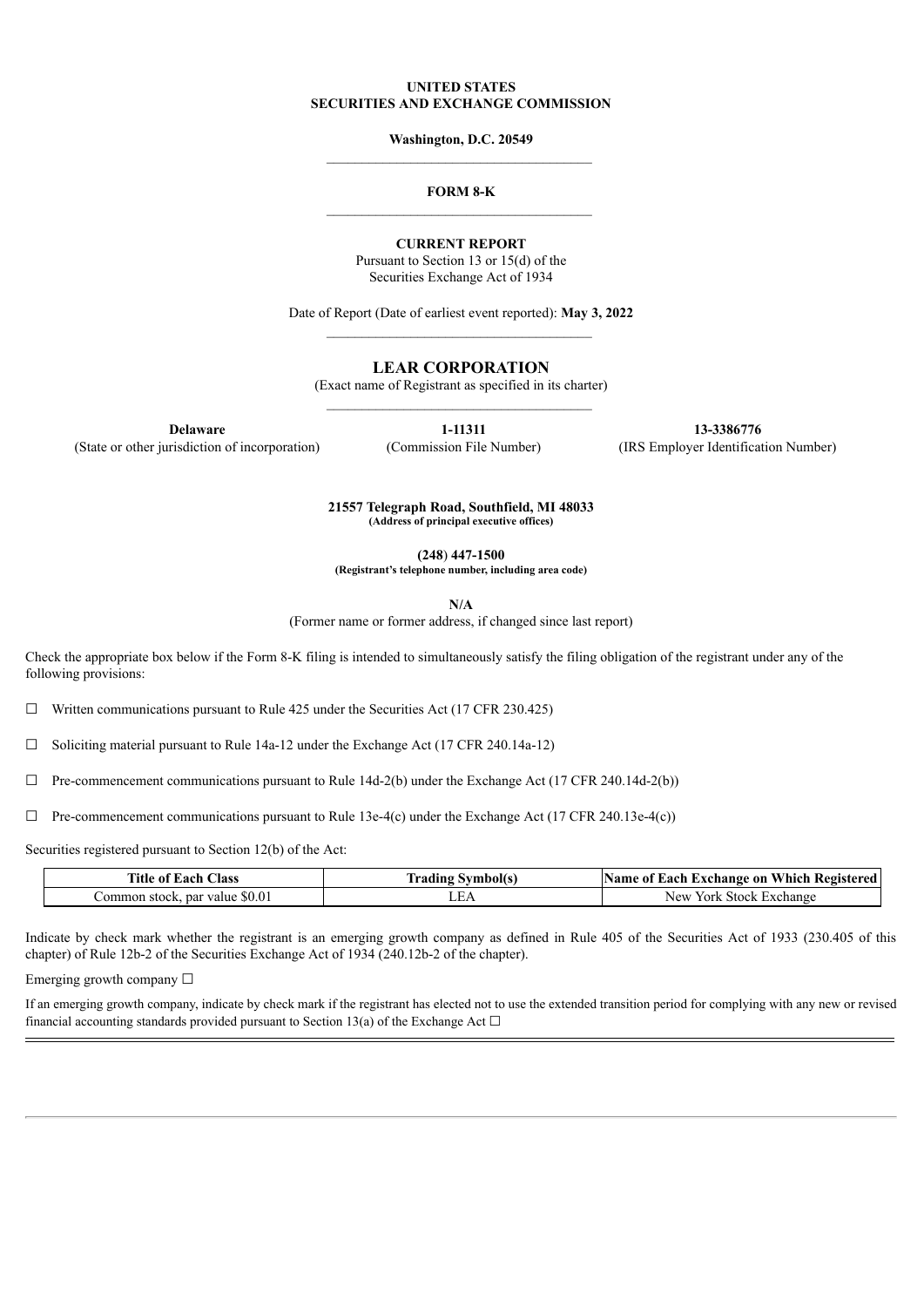### **Section 2 - Financial Information**

### **Item 2.02 Results of Operations and Financial Condition.**

On May 3, 2022, Lear Corporation issued a press release reporting financial results for the first quarter of 2022 and updating its financial outlook for the full year 2022. A copy of the press release is attached hereto as Exhibit 99.1 and incorporated by reference herein.

The information contained in Exhibit 99.1 shall not be deemed "filed" for purposes of Section 18 of the Securities Exchange Act of 1934, as amended (the "Exchange Act"), or incorporated by reference in any filing under the Securities Act of 1933, as amended, or the Exchange Act, except as shall be expressly set forth by specific reference in such a filing.

## **Section 9 - Financial Statements and Exhibits**

### **Item 9.01 Financial Statements and Exhibits**

### (d) Exhibits

| Exhibit<br><b>Number</b> | <b>Exhibit Description</b>                                                   |
|--------------------------|------------------------------------------------------------------------------|
| 991                      | <u>Press release issued May 3, 2022, furnished herewith.</u>                 |
| 104                      | Cover Page Interactive Data File (embedded within the Inline XBRL document). |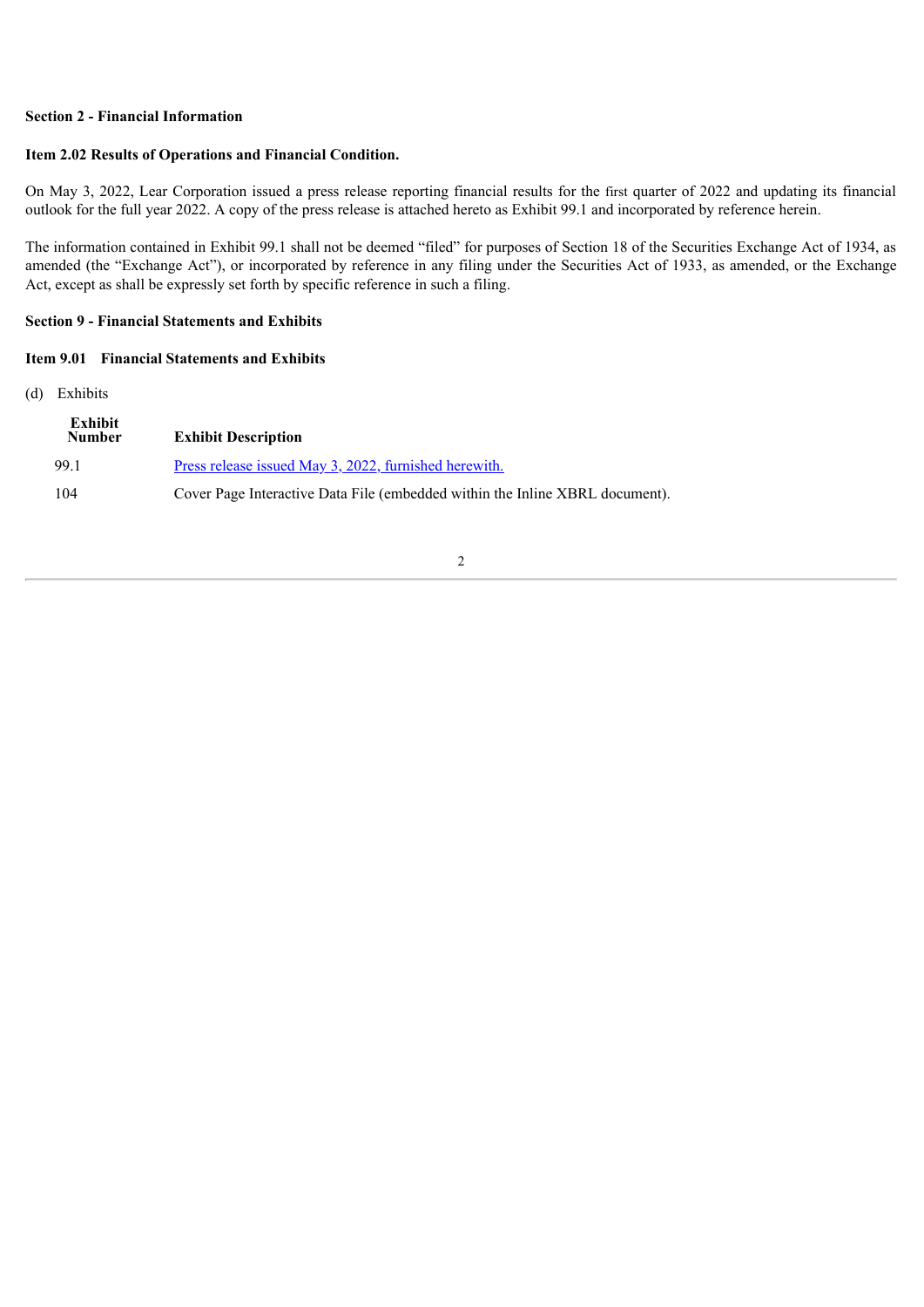### **SIGNATURES**

Pursuant to the requirements of the Securities Exchange Act of 1934, the registrant has duly caused this Report to be signed on its behalf by the undersigned thereunto duly authorized.

## **Lear Corporation**

May 3, 2022 By: /s/ Jason M. Cardew Name: Jason M. Cardew Title: Senior Vice President and Chief Financial Officer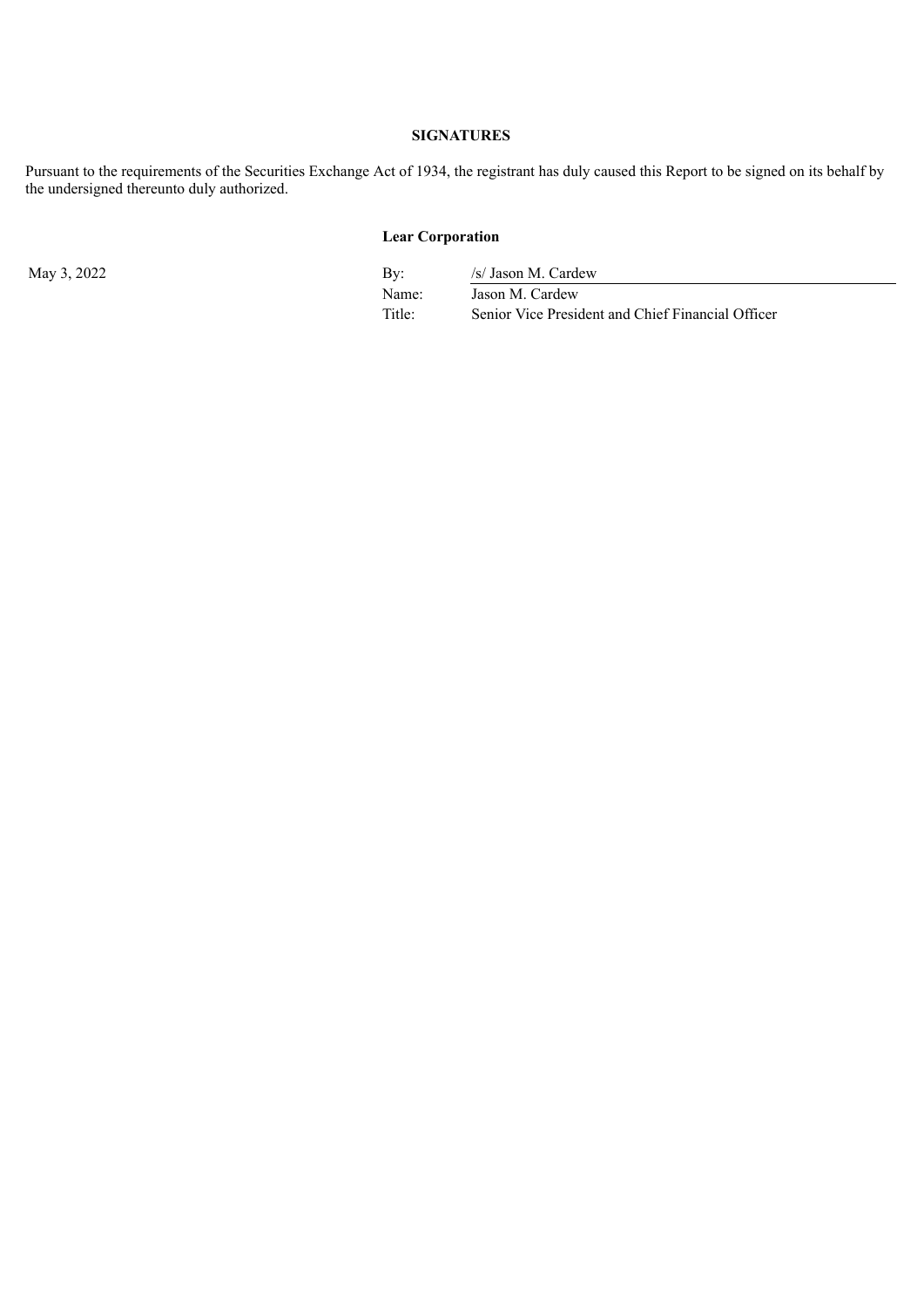<span id="page-3-0"></span>

# **FOR IMMEDIATE RELEASE**

**Lear Contacts: Ed Lowenfeld (248) 447-4380**

**Tim Brumbaugh (248) 447-1329**

# **Lear Reports First Quarter 2022 Results**

**SOUTHFIELD, Mich., May 3, 2022** -- Lear Corporation (NYSE: LEA), a global automotive technology leader in Seating and E-Systems, today reported results for the first quarter 2022.

# **First Quarter 2022 Highlights**

- Sales outperformed global industry production by 4 percentage points reflecting growth over market in both Seating and E-Systems
- Sales decreased 3% to \$5.2 billion, compared to \$5.4 billion in the first quarter of 2021
- Net income of \$49 million and adjusted net income of \$108 million, compared to \$204 million and \$226 million, respectively, in the first quarter of 2021
- Core operating earnings of \$184 million, compared to \$336 million in the first quarter of 2021
- Earnings per share of \$0.82 and adjusted earnings per share of \$1.80, compared to \$3.36 and \$3.73, respectively, in the first quarter of 2021
- Net cash provided by operating activities of \$221 million and free cash flow of \$90 million, compared to \$248 million and \$135 million, respectively, in the first quarter of 2021
- Completed Kongsberg Interior Comfort acquisition which will expand product offerings in the growing thermal comfort solutions market
- Total business wins of more than \$1.2 billion in both business segments including another significant conquest award in Seating and a major new electrification award in connection systems
- Recognized as a GM Supplier of the Year for the 5th consecutive year and for the 21st time overall
- Named one of FORTUNE's "World's Most Admired Companies" for the 6th consecutive year
- Cash and cash equivalents at quarter end of \$1.2 billion and total available liquidity of \$3.2 billion

"Despite industry challenges and lower global industry volumes in the first quarter, Lear delivered better financial performance sequentially in both Seating and E-Systems," said

(more)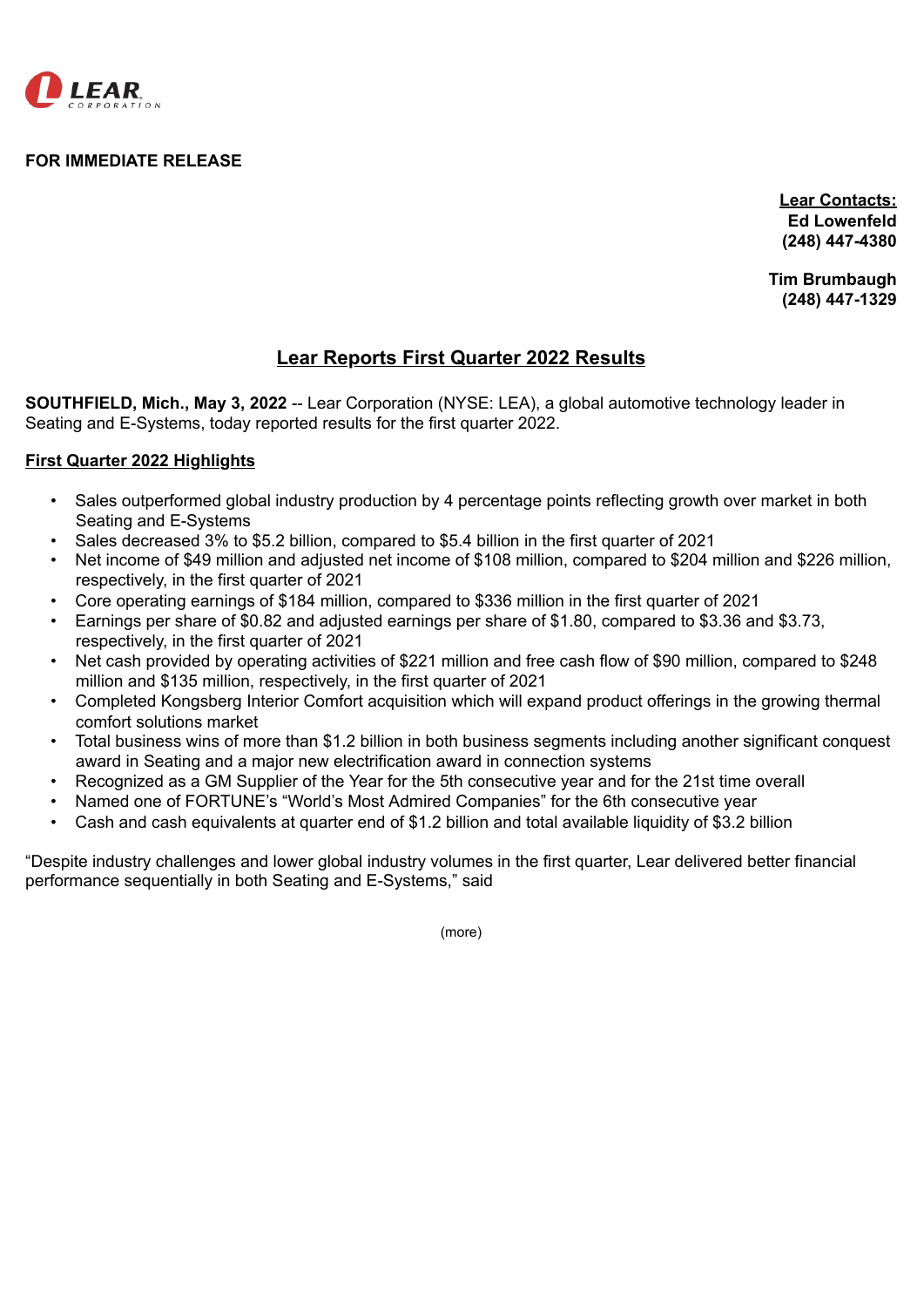Ray Scott, Lear's President and Chief Executive Officer. "During the quarter, we completed the Kongsberg acquisition, which will further separate Lear from its competition as the only seating supplier with in-house thermal comfort solutions. Our leadership position in operational excellence, quality and innovation continues to drive business wins in Seating, Electrical Distribution and Electronics. In a challenging environment, we are proactively adjusting our cost structure to align with production volumes while continuing to invest in our core businesses to deliver profitable growth, strong cash flow and significant shareholder returns as the industry recovers."

## **First Quarter Financial Results**

(in millions, except per share amounts)

|                             | 2022 |         | 2021          |
|-----------------------------|------|---------|---------------|
| Reported                    |      |         |               |
| <b>Sales</b>                | \$   | 5,208.4 | \$<br>5,354.4 |
| Net income                  | \$   | 49.4    | \$<br>203.7   |
| Earnings per share          | \$   | 0.82    | \$<br>3.36    |
|                             |      |         |               |
| Adjusted $(1)$              |      |         |               |
| Core operating earnings     | S    | 183.7   | \$<br>336.2   |
| Adjusted net income         | \$   | 108.1   | \$<br>225.9   |
| Adjusted earnings per share | \$   | 1.80    | \$<br>3.73    |

In the first quarter, global vehicle production decreased by 4% compared to a year ago, with Europe down 18%, North America down 2% and China up 8%. Global production decreased on a Lear sales-weighted basis<sup>(2)</sup> by approximately 7%.

Sales in the first quarter decreased 3% to \$5.2 billion compared to a year ago. Excluding the impact of foreign exchange, commodities and acquisitions, sales were down 3%, reflecting decreased production on key Lear platforms, partially offset by the addition of new business in both business segments. Sales growth over market in the first quarter was four percentage points, driven primarily by the impact of new business in both segments.

Core operating earnings were \$184 million, or 3.5% of sales, compared to \$336 million, or 6.3% of sales, in 2021. The decrease in earnings resulted primarily from lower sales due to reduced production on key Lear platforms and higher commodity costs, which were partially offset by the addition of new business. Excluding the impact of higher commodity costs, the Company generated positive operating performance in both Seating and E-Systems. In the Seating segment, margins and adjusted margins were 5.1% and 5.6% of sales, respectively. In the E-Systems segment, margins and adjusted margins were 1.2% and 3.2% of sales, respectively.

Earnings per share were \$0.82. Adjusted earnings per share were \$1.80, down from \$3.73 in 2021, primarily reflecting lower operating earnings.

In the first quarter of 2022, net cash provided by operating activities was \$221 million, and free cash flow $^{(1)}$  was \$90 million.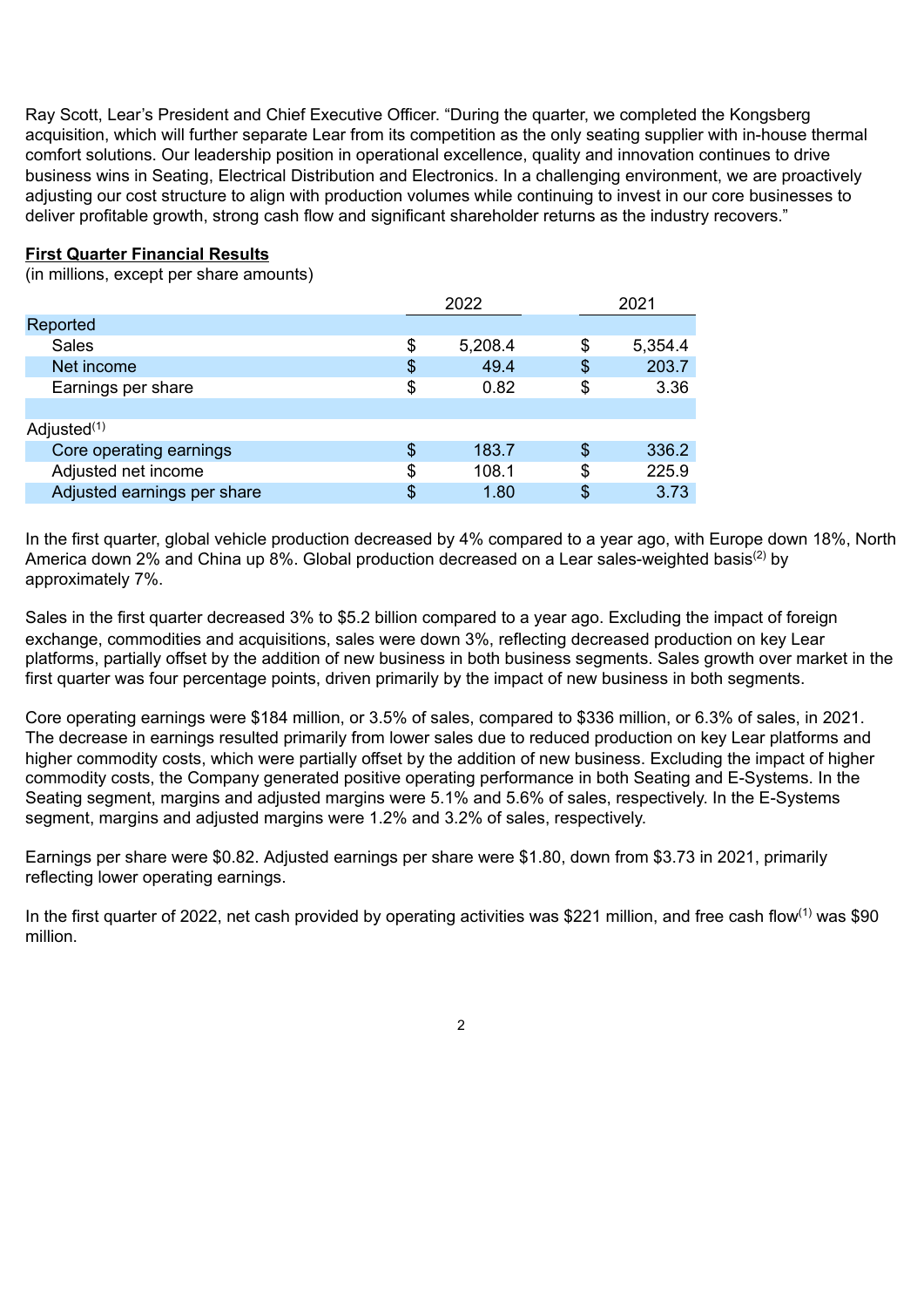$<sup>(1)</sup>$  For more information regarding our non-GAAP financial measures, see "Non-GAAP Financial Information" below.</sup>

 $(2)$  The production change on a Lear sales-weighted basis is calculated using Lear's prior year regional sales mix and first quarter fiscal calendar. Management believes this provides a more meaningful comparison of the Company's global revenue growth relative to global vehicle production.

## **2022 Financial Outlook**

Below is our updated 2022 financial outlook, which reflects industry disruptions related to the Ukraine war and COVID-19 in China, persistent semiconductor and component shortages, and rising commodity costs. At the midpoint of our guidance range, we have assumed that 2022 global industry production will be 3% higher than 2021, as compared to our prior guidance which reflected a 6% increase in 2022 global industry production over 2021.

Our 2022 financial outlook is summarized below:

|                                | <b>Full Year 2022 Financial Outlook</b> |  |
|--------------------------------|-----------------------------------------|--|
| <b>Net Sales</b>               | \$20,400 - \$21,200 million             |  |
| <b>Core Operating Earnings</b> | \$765 - \$965 million                   |  |
| <b>Adjusted EBITDA</b>         | \$1,365 - \$1,565 million               |  |
| <b>Restructuring Costs</b>     | $\approx$ \$150 million                 |  |
| <b>Operating Cash Flow</b>     | \$875 - \$1,125 million                 |  |
| <b>Capital Spending</b>        | \$650 - \$700 million                   |  |
| <b>Free Cash Flow</b>          | \$225 - \$425 million                   |  |

The industry volume assumptions underlying Lear's 2022 financial outlook are derived from several sources, including internal estimates, customer production schedules, and the most recent S&P Global Mobility production estimates for Lear's vehicle platforms.

The financial outlook is based on a full year average exchange rate of \$1.09/Euro and 6.45 RMB/\$.

*Certain of the forward-looking financial measures above are provided on a non-GAAP basis. The Company does not provide a reconciliation of such forward-looking measures to the most directly comparable financial measures calculated and presented in accordance with GAAP because to do so would be potentially misleading and not practical given the difficulty of projecting event-driven transactional and other non-core operating items in any future period. The magnitude of these items, however, may be significant.*

## **First Quarter 2022 Conference Call and Webcast Information**

A conference call and webcast will be held to discuss Lear's first quarter 2022 financial results and related matters on May 3, 2022, at 8:30 a.m. EDT. The webcast link for the conference call will be available through Lear's investor relations webpage at ir.lear.com. In addition, the conference call can be accessed by dialing 1-877-883-0383 (domestic) or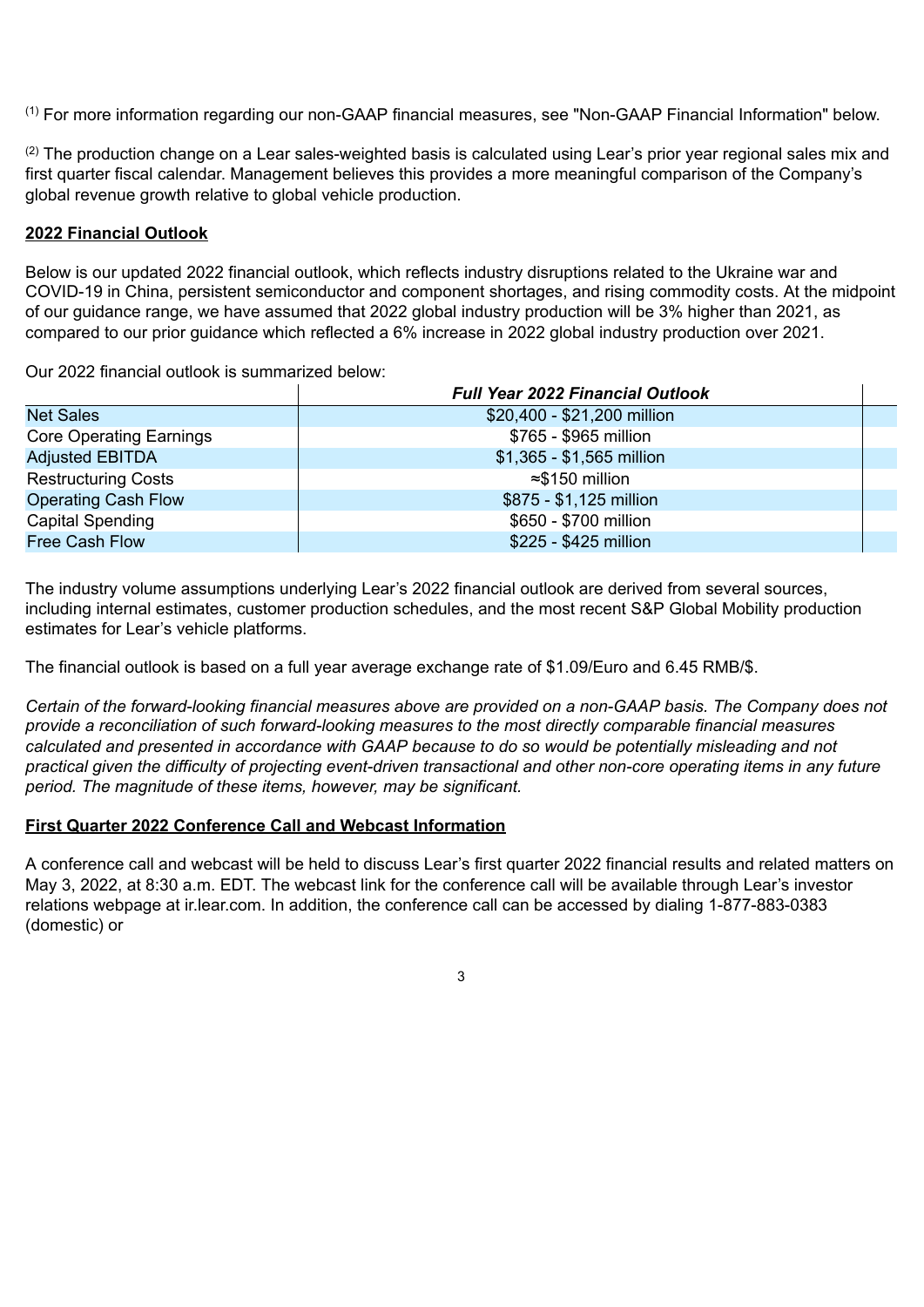1-412-902-6506 (international) with Conference I.D. 6997631. The webcast replay will be available two hours following the call.

# **Non-GAAP Financial Information**

In addition to the results reported in accordance with accounting principles generally accepted in the United States (GAAP) included throughout this press release, the Company has provided information regarding "pretax income before equity income, interest, other expense, restructuring costs and other special items" (core operating earnings or adjusted segment earnings), "pretax income before equity income, interest, other expense, depreciation expense, amortization of intangible assets, restructuring costs and other special items" (adjusted EBITDA), "adjusted net income attributable to Lear" (adjusted net income), "adjusted diluted net income per share attributable to Lear" (adjusted earnings per share) and "free cash flow" (each, a non-GAAP financial measure). Other expense includes, among other things, non-income related taxes, foreign exchange gains and losses, gains and losses related to certain derivative instruments and hedging activities, gains and losses on the disposal of fixed assets, and the nonservice cost components of net periodic benefit cost. Adjusted net income and adjusted earnings per share represent net income attributable to Lear and diluted net income per share attributable to Lear, respectively, adjusted for restructuring costs and other special items, including the tax effect thereon. Free cash flow represents net cash provided by operating activities less capital expenditures.

Management believes the non-GAAP financial measures used in this press release are useful to both management and investors in their analysis of the Company's financial position and results of operations. In particular, management believes that core operating earnings, adjusted EBITDA, adjusted net income and adjusted earnings per share are useful measures in assessing the Company's financial performance by excluding certain items that are not indicative of the Company's core operating performance or that may obscure trends useful in evaluating the Company's continuing operating activities. Management also believes that these measures provide improved comparability between fiscal periods. Management believes that free cash flow is useful to both management and investors in their analysis of the Company's ability to service and repay its debt. Further, management uses these non-GAAP financial measures for planning and forecasting future periods.

Core operating earnings, adjusted EBITDA, adjusted net income, adjusted earnings per share and free cash flow should not be considered in isolation or as a substitute for net income attributable to Lear, diluted net income per share attributable to Lear, cash provided by operating activities or other income statement or cash flow statement data prepared in accordance with GAAP or as a measure of profitability or liquidity. In addition, the calculation of free cash flow does not reflect cash used to service debt and, therefore, does not reflect funds available for investment or other discretionary uses. Also, these non-GAAP financial measures, as determined and presented by the Company, may not be comparable to related or similarly titled measures reported by other companies.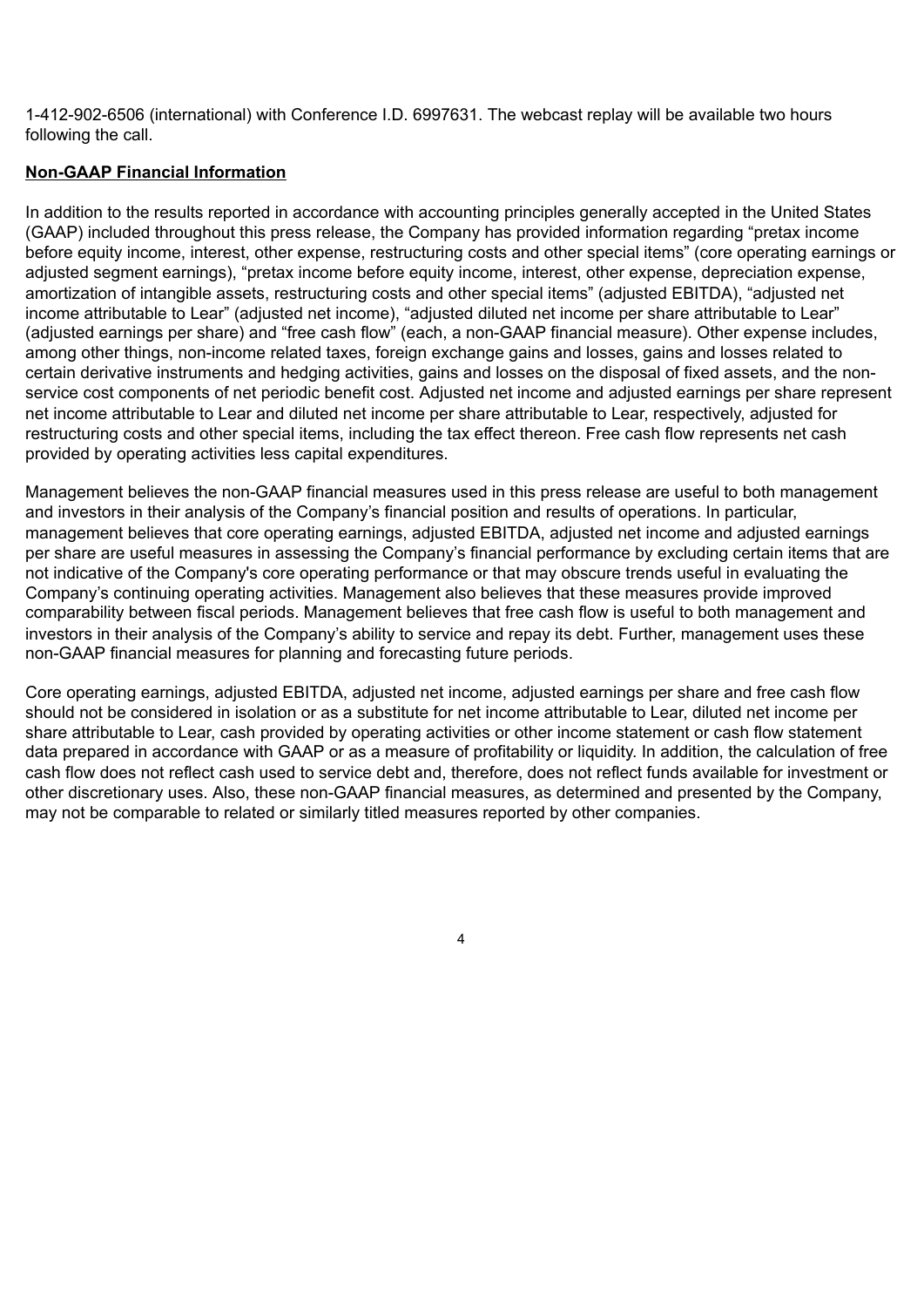## **Forward-Looking Statements**

This press release contains forward-looking statements within the meaning of the Private Securities Litigation Reform Act of 1995, including statements regarding anticipated financial results and liquidity. The words "will," "may," "designed to," "outlook," "believes," "should," "anticipates," "plans," "expects," "intends," "estimates," "forecasts" and similar expressions identify certain of these forward-looking statements. The Company also may provide forwardlooking statements in oral statements or other written materials released to the public. All statements contained or incorporated in this press release or in any other public statements that address operating performance, events or developments that the Company expects or anticipates may occur in the future are forward-looking statements. Factors that could cause actual results to differ materially from these forward-looking statements are discussed in the Company's Annual Report on Form 10-K for the year ended December 31, 2021, and its other Securities and Exchange Commission filings. Future operating results will be based on various factors, including actual industry production volumes, the impact of the ongoing COVID-19 pandemic and the Ukraine war on the Company's business and the global economy, supply chain disruptions, commodity prices, the impact of restructuring actions and the Company's success in implementing its operating strategy.

Information in this press release relies on assumptions in the Company's sales backlog. The Company's sales backlog reflects anticipated net sales from formally awarded new programs less lost and discontinued programs. The Company enters into contracts with its customers to provide production parts generally at the beginning of a vehicle's life cycle. Typically, these contracts do not provide for a specified quantity of production, and many of these contracts may be terminated by the Company's customers at any time. Therefore, these contracts do not represent firm orders. Further, the calculation of the sales backlog does not reflect customer price reductions on existing or newly awarded programs. The sales backlog may be impacted by various assumptions embedded in the calculation, including vehicle production levels on new programs, foreign exchange rates and the timing of major program launches.

The forward-looking statements in this press release are made as of the date hereof, and the Company does not assume any obligation to update, amend or clarify them to reflect events, new information or circumstances occurring after the date hereof.

## **About Lear Corporation**

Lear, a global automotive technology leader in Seating and E-Systems, enables superior in-vehicle experiences for consumers around the world. Lear's diverse team of talented employees in 38 countries is driven by a commitment to innovation, operational excellence, and sustainability. Lear is Making every drive better™ by providing the technology for safer, smarter, and more comfortable journeys. Lear, headquartered in Southfield, Michigan, serves every major automaker in the world and ranks 179 on the Fortune 500. Further information about Lear is available at lear.com or on Twitter @LearCorporation.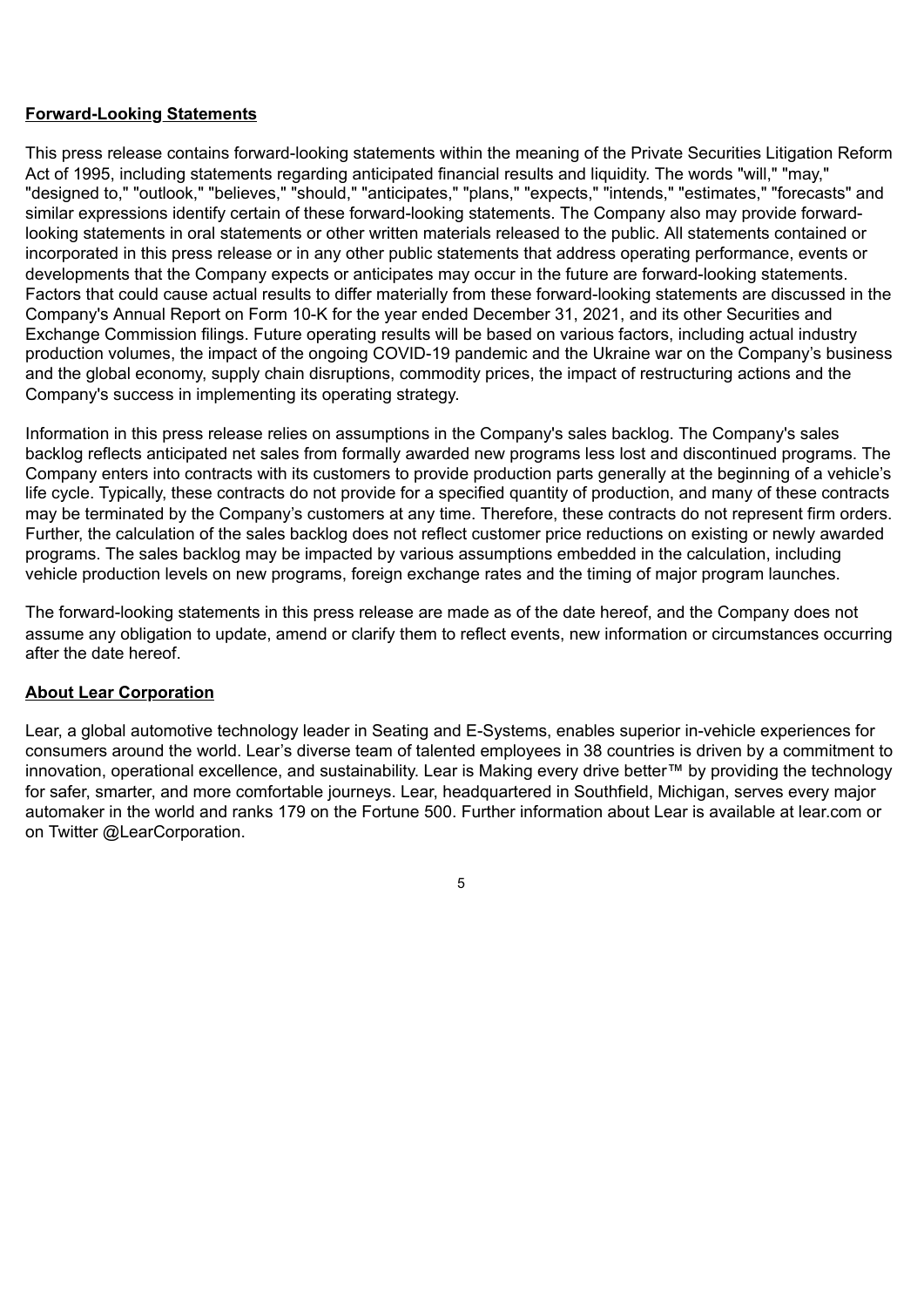# **Lear Corporation and Subsidiaries Condensed Consolidated Statements of Income**

(Unaudited; in millions, except per share amounts)

|                                                                                | <b>Three Months Ended</b> |                  |              |                  |
|--------------------------------------------------------------------------------|---------------------------|------------------|--------------|------------------|
|                                                                                |                           | April 2,<br>2022 |              | April 3,<br>2021 |
| Net sales                                                                      | \$                        | 5,208.4          | $\mathbb{S}$ | 5,354.4          |
|                                                                                |                           |                  |              |                  |
| Cost of sales                                                                  |                           | 4,886.9          |              | 4,861.6          |
| Selling, general and administrative expenses                                   |                           | 177.3            |              | 168.9            |
| Amortization of intangible assets                                              |                           | 15.7             |              | 16.5             |
| Interest expense                                                               |                           | 24.9             |              | 22.3             |
| Other expense, net                                                             |                           | 27.3             |              | 6.3              |
|                                                                                |                           |                  |              |                  |
| Consolidated income before income taxes and equity in net income of affiliates |                           | 76.3             |              | 278.8            |
| Income taxes                                                                   |                           | 20.4             |              | 58.9             |
| Equity in net income of affiliates                                             |                           | (10.7)           |              | (5.9)            |
|                                                                                |                           |                  |              |                  |
| Consolidated net income                                                        |                           | 66.6             |              | 225.8            |
| Net income attributable to noncontrolling interests                            |                           | 17.2             |              | 22.1             |
|                                                                                |                           |                  |              |                  |
| Net income attributable to Lear                                                | \$                        | 49.4             | S.           | 203.7            |
|                                                                                |                           |                  |              |                  |
|                                                                                |                           |                  |              |                  |
| Diluted net income per share attributable to Lear                              | \$                        | 0.82             | \$           | 3.36             |
|                                                                                |                           |                  |              |                  |
| Weighted average number of diluted shares outstanding                          |                           | 60.2             |              | 60.6             |
|                                                                                |                           |                  |              |                  |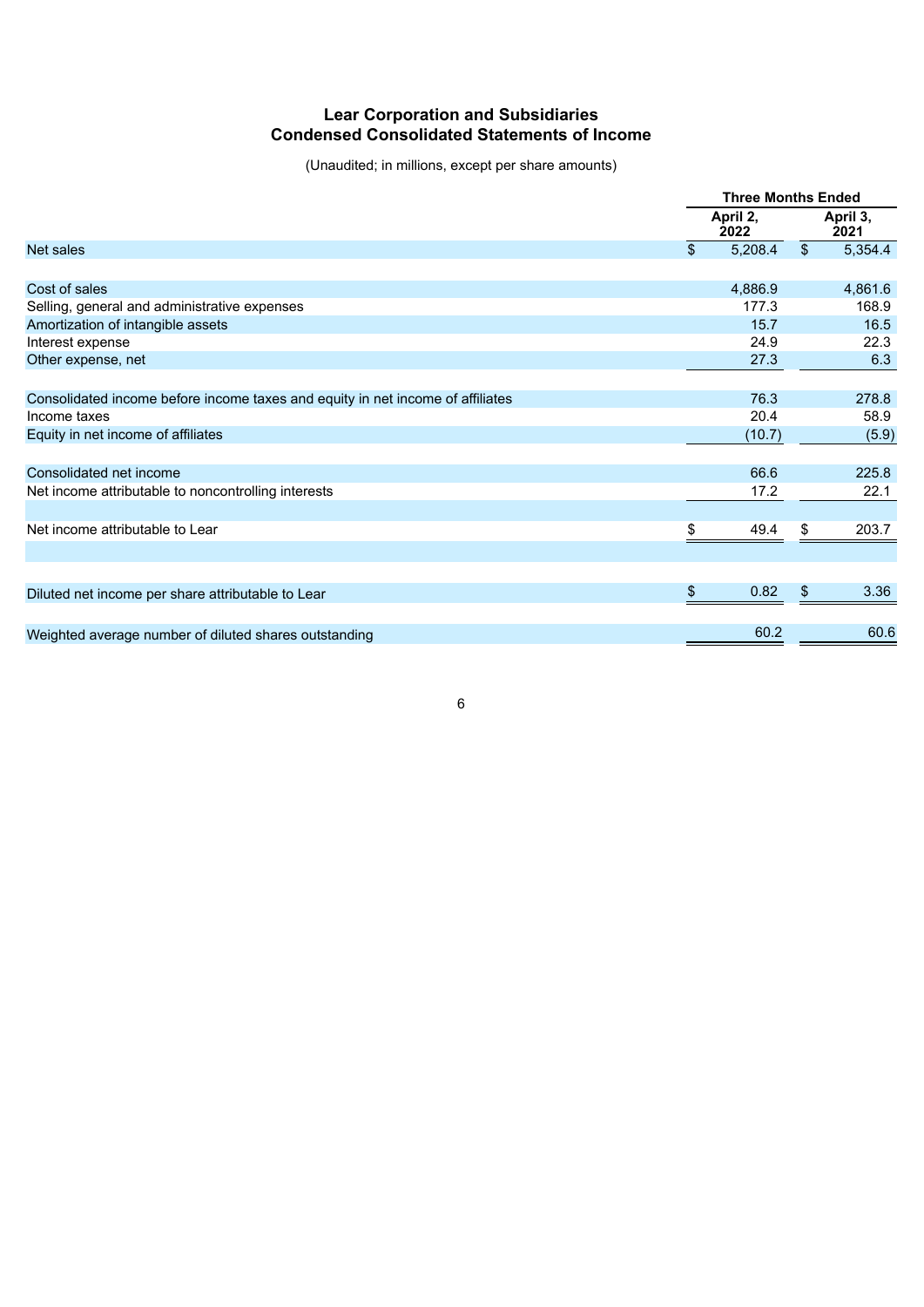# **Lear Corporation and Subsidiaries Condensed Consolidated Balance Sheets**

(In millions)

| (Unaudited)<br>(Audited)<br>$\,$<br>$\frac{1}{2}$<br>Cash and cash equivalents<br>1,162.0<br>1,318.3<br>Accounts receivable<br>3,236.1<br>3,041.5<br>1,642.1<br>Inventories<br>1,571.9<br>888.3<br>833.5<br>Other<br>6,765.2<br>6,928.5<br>Long-Term:<br>PP&E, net<br>2,720.1<br>2,826.7<br>Goodwill<br>1,675.3<br>1,657.9<br>Other<br>2,296.8<br>2,209.2<br>6,798.8<br>6,587.2<br>13,352.4<br>\$<br>13,727.3<br>\$<br><b>Total Assets</b><br><b>LIABILITIES AND EQUITY</b><br><b>Current:</b><br>$\boldsymbol{\mathsf{S}}$<br>$\boldsymbol{\mathsf{S}}$<br>Accounts payable and drafts<br>3,209.8<br>2,952.4<br><b>Accrued liabilities</b><br>1,876.5<br>1,806.7<br>Current portion of long-term debt<br>0.8<br>0.8<br>5,087.1<br>4,759.9<br>Long-Term:<br>Long-term debt<br>2,595.8<br>2,595.2<br>Other<br>1,218.5<br>1,188.9<br>3,814.3<br>3,784.1<br>4,808.4<br>4,825.9<br>13,352.4<br>13,727.3<br>$\frac{1}{2}$<br>\$<br><b>Total Liabilities and Equity</b> |                 | April 2,<br>2022 |  | December 31,<br>2021 |  |
|-------------------------------------------------------------------------------------------------------------------------------------------------------------------------------------------------------------------------------------------------------------------------------------------------------------------------------------------------------------------------------------------------------------------------------------------------------------------------------------------------------------------------------------------------------------------------------------------------------------------------------------------------------------------------------------------------------------------------------------------------------------------------------------------------------------------------------------------------------------------------------------------------------------------------------------------------------------------|-----------------|------------------|--|----------------------|--|
|                                                                                                                                                                                                                                                                                                                                                                                                                                                                                                                                                                                                                                                                                                                                                                                                                                                                                                                                                                   |                 |                  |  |                      |  |
|                                                                                                                                                                                                                                                                                                                                                                                                                                                                                                                                                                                                                                                                                                                                                                                                                                                                                                                                                                   | <b>ASSETS</b>   |                  |  |                      |  |
|                                                                                                                                                                                                                                                                                                                                                                                                                                                                                                                                                                                                                                                                                                                                                                                                                                                                                                                                                                   | <b>Current:</b> |                  |  |                      |  |
|                                                                                                                                                                                                                                                                                                                                                                                                                                                                                                                                                                                                                                                                                                                                                                                                                                                                                                                                                                   |                 |                  |  |                      |  |
|                                                                                                                                                                                                                                                                                                                                                                                                                                                                                                                                                                                                                                                                                                                                                                                                                                                                                                                                                                   |                 |                  |  |                      |  |
|                                                                                                                                                                                                                                                                                                                                                                                                                                                                                                                                                                                                                                                                                                                                                                                                                                                                                                                                                                   |                 |                  |  |                      |  |
|                                                                                                                                                                                                                                                                                                                                                                                                                                                                                                                                                                                                                                                                                                                                                                                                                                                                                                                                                                   |                 |                  |  |                      |  |
|                                                                                                                                                                                                                                                                                                                                                                                                                                                                                                                                                                                                                                                                                                                                                                                                                                                                                                                                                                   |                 |                  |  |                      |  |
|                                                                                                                                                                                                                                                                                                                                                                                                                                                                                                                                                                                                                                                                                                                                                                                                                                                                                                                                                                   |                 |                  |  |                      |  |
|                                                                                                                                                                                                                                                                                                                                                                                                                                                                                                                                                                                                                                                                                                                                                                                                                                                                                                                                                                   |                 |                  |  |                      |  |
|                                                                                                                                                                                                                                                                                                                                                                                                                                                                                                                                                                                                                                                                                                                                                                                                                                                                                                                                                                   |                 |                  |  |                      |  |
|                                                                                                                                                                                                                                                                                                                                                                                                                                                                                                                                                                                                                                                                                                                                                                                                                                                                                                                                                                   |                 |                  |  |                      |  |
|                                                                                                                                                                                                                                                                                                                                                                                                                                                                                                                                                                                                                                                                                                                                                                                                                                                                                                                                                                   |                 |                  |  |                      |  |
|                                                                                                                                                                                                                                                                                                                                                                                                                                                                                                                                                                                                                                                                                                                                                                                                                                                                                                                                                                   |                 |                  |  |                      |  |
|                                                                                                                                                                                                                                                                                                                                                                                                                                                                                                                                                                                                                                                                                                                                                                                                                                                                                                                                                                   |                 |                  |  |                      |  |
|                                                                                                                                                                                                                                                                                                                                                                                                                                                                                                                                                                                                                                                                                                                                                                                                                                                                                                                                                                   |                 |                  |  |                      |  |
|                                                                                                                                                                                                                                                                                                                                                                                                                                                                                                                                                                                                                                                                                                                                                                                                                                                                                                                                                                   |                 |                  |  |                      |  |
|                                                                                                                                                                                                                                                                                                                                                                                                                                                                                                                                                                                                                                                                                                                                                                                                                                                                                                                                                                   |                 |                  |  |                      |  |
|                                                                                                                                                                                                                                                                                                                                                                                                                                                                                                                                                                                                                                                                                                                                                                                                                                                                                                                                                                   |                 |                  |  |                      |  |
|                                                                                                                                                                                                                                                                                                                                                                                                                                                                                                                                                                                                                                                                                                                                                                                                                                                                                                                                                                   |                 |                  |  |                      |  |
|                                                                                                                                                                                                                                                                                                                                                                                                                                                                                                                                                                                                                                                                                                                                                                                                                                                                                                                                                                   |                 |                  |  |                      |  |
|                                                                                                                                                                                                                                                                                                                                                                                                                                                                                                                                                                                                                                                                                                                                                                                                                                                                                                                                                                   |                 |                  |  |                      |  |
|                                                                                                                                                                                                                                                                                                                                                                                                                                                                                                                                                                                                                                                                                                                                                                                                                                                                                                                                                                   |                 |                  |  |                      |  |
|                                                                                                                                                                                                                                                                                                                                                                                                                                                                                                                                                                                                                                                                                                                                                                                                                                                                                                                                                                   |                 |                  |  |                      |  |
|                                                                                                                                                                                                                                                                                                                                                                                                                                                                                                                                                                                                                                                                                                                                                                                                                                                                                                                                                                   |                 |                  |  |                      |  |
|                                                                                                                                                                                                                                                                                                                                                                                                                                                                                                                                                                                                                                                                                                                                                                                                                                                                                                                                                                   |                 |                  |  |                      |  |
|                                                                                                                                                                                                                                                                                                                                                                                                                                                                                                                                                                                                                                                                                                                                                                                                                                                                                                                                                                   |                 |                  |  |                      |  |
|                                                                                                                                                                                                                                                                                                                                                                                                                                                                                                                                                                                                                                                                                                                                                                                                                                                                                                                                                                   | <b>Equity</b>   |                  |  |                      |  |
|                                                                                                                                                                                                                                                                                                                                                                                                                                                                                                                                                                                                                                                                                                                                                                                                                                                                                                                                                                   |                 |                  |  |                      |  |
|                                                                                                                                                                                                                                                                                                                                                                                                                                                                                                                                                                                                                                                                                                                                                                                                                                                                                                                                                                   |                 |                  |  |                      |  |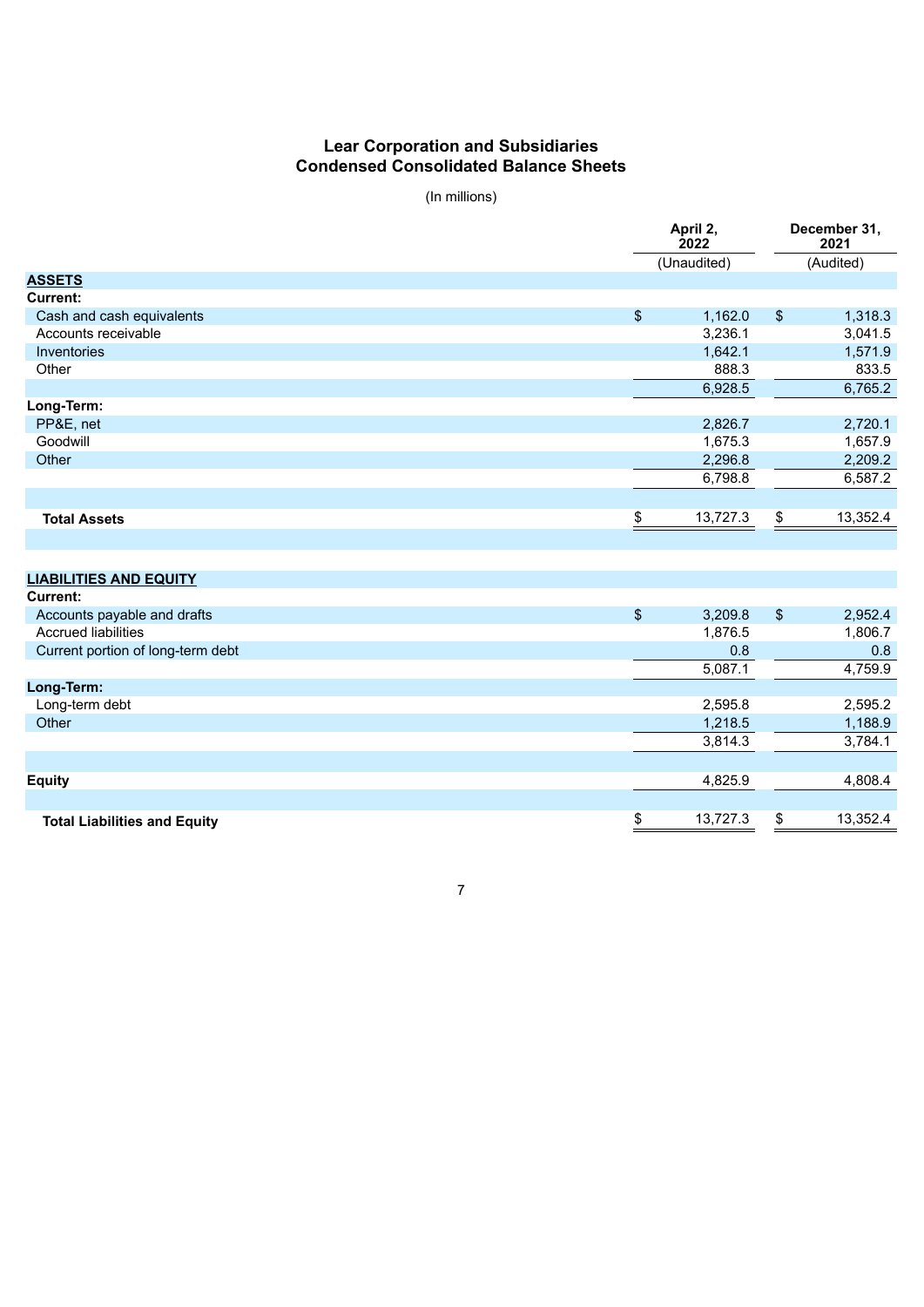## **Lear Corporation and Subsidiaries Consolidated Supplemental Data**

(Unaudited; in millions, except content per vehicle and per share amounts)

|                                                     | <b>Three Months Ended</b> |    |                  |
|-----------------------------------------------------|---------------------------|----|------------------|
|                                                     | April 2,<br>2022          |    | April 3,<br>2021 |
| <b>Net Sales</b>                                    |                           |    |                  |
| North America                                       | \$<br>2,197.8             | \$ | 2,011.2          |
| Europe and Africa                                   | 1,791.2                   |    | 2,077.0          |
| Asia                                                | 1,030.1                   |    | 1,085.5          |
| South America                                       | 189.3                     |    | 180.7            |
| Total                                               | \$<br>5,208.4             | \$ | 5,354.4          |
| Content per Vehicle <sup>1</sup>                    |                           |    |                  |
| <b>North America</b>                                | \$<br>610                 | \$ | 549              |
| Europe and Africa                                   | \$<br>441                 | \$ | 420              |
| Free Cash Flow <sup>2</sup>                         |                           |    |                  |
| Net cash provided by operating activities           | \$<br>220.7               | \$ | 247.5            |
| Capital expenditures                                | (130.3)                   |    | (112.9)          |
| Free cash flow                                      | \$<br>90.4                | \$ | 134.6            |
| <b>Core Operating Earnings<sup>2</sup></b>          |                           |    |                  |
| Net income attributable to Lear                     | \$<br>49.4                | \$ | 203.7            |
| Interest expense                                    | 24.9                      |    | 22.3             |
| Other expense, net                                  | 27.3                      |    | 6.3              |
| Income taxes                                        | 20.4                      |    | 58.9             |
| Equity in net income of affiliates                  | (10.7)                    |    | (5.9)            |
| Net income attributable to noncontrolling interests | 17.2                      |    | 22.1             |
| Restructuring costs and other special items -       |                           |    |                  |
| Costs related to restructuring actions              | 32.3                      |    | 24.4             |
| Acquisition costs                                   | 10.0                      |    |                  |
| Typhoon in the Philippines                          | 10.8                      |    |                  |
| Other                                               | 2.1                       |    | 4.4              |
| Core operating earnings                             | \$<br>183.7               | \$ | 336.2            |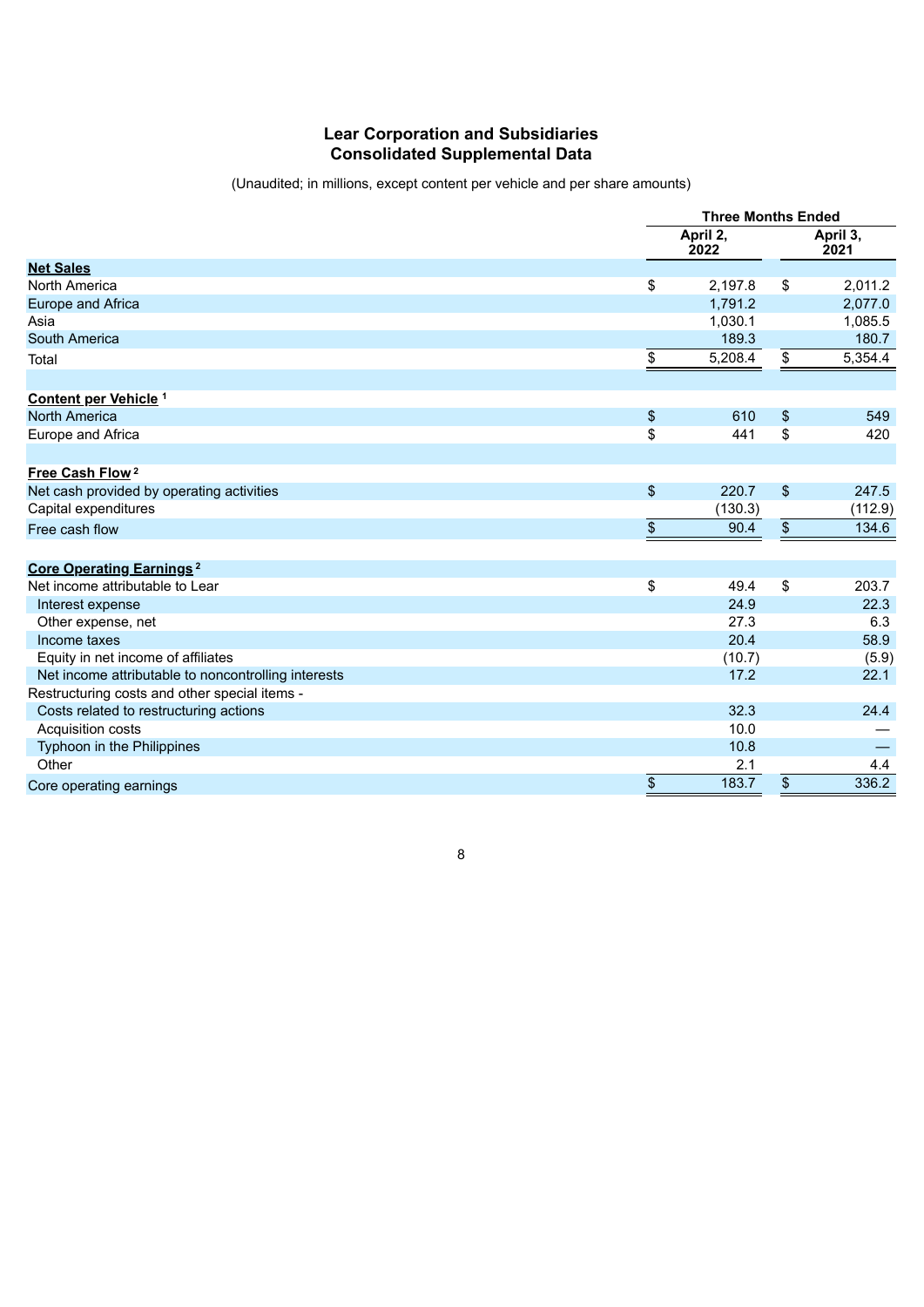## **Lear Corporation and Subsidiaries Consolidated Supplemental Data (continued)**

(Unaudited; in millions, except content per vehicle and per share amounts)

|                                                                           |     | <b>Three Months Ended</b> |     |                  |
|---------------------------------------------------------------------------|-----|---------------------------|-----|------------------|
|                                                                           |     | April 2,<br>2022          |     | April 3,<br>2021 |
| Adjusted Net Income and Adjusted Earnings Per Share <sup>2</sup>          |     |                           |     |                  |
| Net income attributable to Lear                                           | \$  | 49.4                      | \$  | 203.7            |
| Restructuring costs and other special items -                             |     |                           |     |                  |
| Costs related to restructuring actions                                    |     | 32.3                      |     | 24.4             |
| <b>Acquisition costs</b>                                                  |     | 10.0                      |     |                  |
| Typhoon in the Philippines                                                |     | 10.8                      |     |                  |
| Foreign exchange losses due to foreign exchange rate volatility in Russia |     | 11.4                      |     |                  |
| Other                                                                     |     | 6.2                       |     | 3.3              |
| Tax impact of special items and other net tax adjustments <sup>3</sup>    |     | (12.0)                    |     | (5.5)            |
| Adjusted net income                                                       | \$  | 108.1                     | \$  | 225.9            |
|                                                                           |     |                           |     |                  |
| Weighted average number of diluted shares outstanding                     |     | 60.2                      |     | 60.6             |
|                                                                           |     |                           |     |                  |
| Diluted net income per share attributable to Lear                         | \$. | 0.82                      | \$. | 3.36             |
|                                                                           |     |                           |     |                  |
| Adjusted earnings per share                                               | S   | 1.80                      | S   | 3.73             |
|                                                                           |     |                           |     |                  |
| <b>Depreciation and Amortization</b>                                      | S   | 143.4                     | \$  | 140.8            |
|                                                                           |     |                           |     |                  |
| Diluted Shares Outstanding at End of Quarter <sup>4</sup>                 |     | 60,153,764                |     | 60,593,630       |
|                                                                           |     |                           |     |                  |

 $1$  Content per Vehicle for 2021 has been updated to reflect actual production levels.

 $2$  See "Non-GAAP Financial Information" included in this press release.

Represents the tax effect of restructuring costs and other special items, as well as several discrete tax items. The identification of these tax items is judgmental in nature, and their calculation is based on various assumptions and estimates. 3

<sup>4</sup> Calculated using stock price at end of quarter.